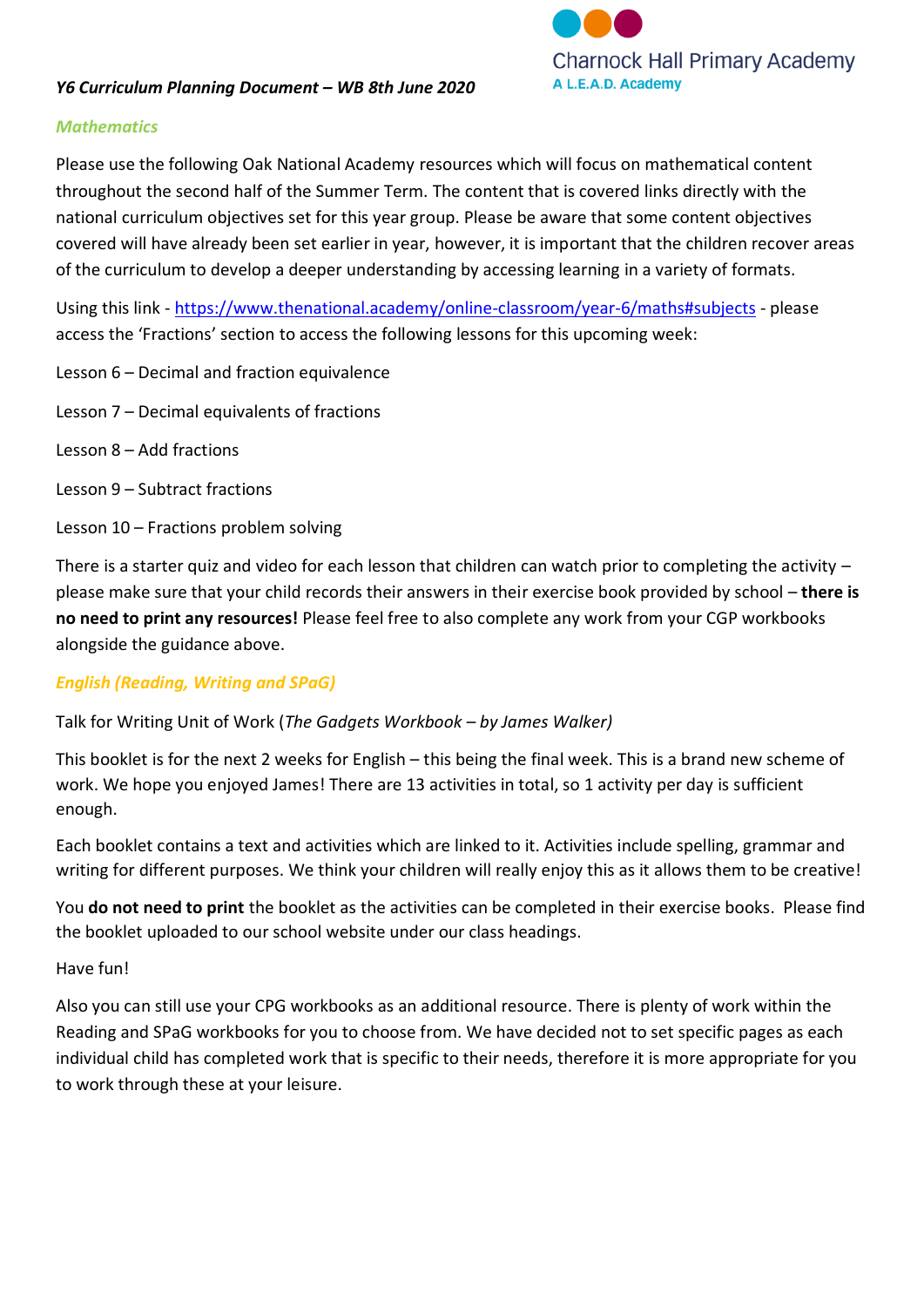# **Charnock Hall Primary Academy** A L.E.A.D. Academy

#### *Weekly Spelling List*

| <b>Bargain</b> | <b>Bruise</b> | Category    | Cemetery   | Committee |
|----------------|---------------|-------------|------------|-----------|
| Communicate    | Community     | Competition | Conscience | Conscious |
| Controversy    | Convenience   | Correspond  | Criticise  | Curiosity |

### *Other Curriculum Areas*

Tomorrow's World – Our new cross-curricular topic for the final Summer Term.

Text messages, emails, websites, blogs and podcasts – there are so many ways to communicate.

Learn how to set up your own class blog and build a homepage on a subject of your choice. Suggest ways of improving your school website and hopefully the Headteacher will listen to your ideas!

Discover the movers and shakers in the world of technology – the people who've shaped the modern world. Perhaps you might be a visionary for the next generation.



Build robots and circuits, break codes and investigate gadgets galore. Why not write a thriller narrative in the style of Anthony Horowitz? Don't know who he is? Research it!

Then, on request from MI6, build a website for a new Spy School. What pages will it need? One for gadgets maybe? A secret lunch menu? You decide! Let's start today on Tomorrow's World…

#### *We have recommended 5 different activities to have a go at completing this week:*

*Computing* - Listen to a podcast and make a note of any key facts and information. Report your findings back to the class. Would you recommend they listen to the next one?

*Computing* - Survey your friends, family and classmates to find out how much time they spend online, texting or watching TV each day. Present your findings in a chart.

*Computing* - Do some market research. What are the top five websites used by your family and friends? What do they like and dislike about the websites?

*PE* - <https://www.youtube.com/channel/UCAxW1XT0iEJo0TYlRfn6rYQ> - Joe Wicks provides a 30 minute workout every morning from 9:00am. This is a great way to start your morning, I have done these myself and they are challenging! The stream goes live from 9:00am, so don't miss it!

*Spanish* - **Visit lightbulb languages website** [\(https://www.lightbulblanguages.co.uk/home-spanish.htm\)](https://www.lightbulblanguages.co.uk/home-spanish.htm)

Scroll down to find video clips